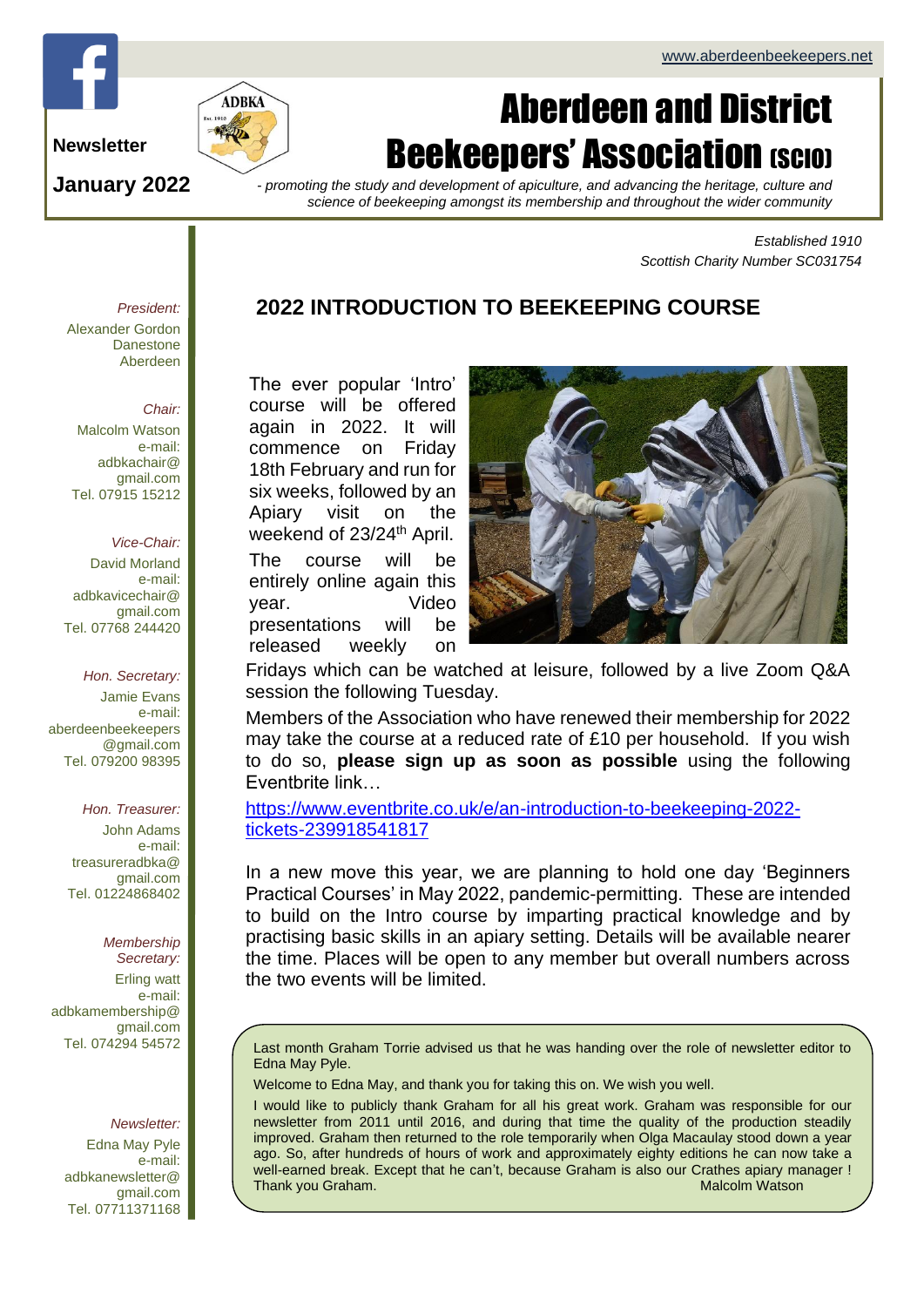#### **ABERDEEN AND DISTRICT BEEKEEPERS' ASSOCIATION WELCOME TO THE NEW YEAR and Q & A**

Thursday 20 January 2022 at 7.00pm Our first get-together of the new year will be a Zoom meeting when the committee will provide information about the Association's plans for 2022. There will then be the opportunity for members to ask questions. This is your chance to get help with any beekeeping problems you may have, or to share your thoughts on the year ahead. There's no need to book. Just login via this link: https://zoom.us/join Meeting ID: 844 6268 6398 Passcode: 151093

#### **Wed 16th February at 7pm. Online Talk – Solitary bees by Gavin Ramsay.**

Gavin has kept bees from the mid-1990s and since then he has managed to make most of the possible beekeeping mistakes! He chairs SNHBS, helps his local association and presents regularly on bee topics across Scotland and beyond. He used to be the Bee Health and Science Officer for the SBA until May 2020. He has also given up being a plant geneticist, and is starting to find out that running a beekeeping business is not for the easily distracted or the disorganised!

To attend this event, go to, <https://zoom.us/join>, Meeting ID: 862 6743 1911 Passcode: 090268

#### **THIS MONTH IN THE APIARY: JANUARY**

As discussed last month, your winter varroa treatment should already have been completed. The longer you leave it the less effective it will be as the increasing number of brood cells, into which the varroa mites go to reproduce, leave fewer mites outside the cells exposed to the treatment. It is often said that bees do not die of cold but of starvation. Remember the extended period of heavy snow in early February last year… The bees were fine!



We must now be keeping a closer eye on the amount of stores in the hive which is checked by 'hefting' the hive; lifting it up a few inches at the back. Assessing the quantity of stores there are from the weight you feel is a matter of experience and judgement but if you heft regularly you will get a sense of it. Don't open the hive unless absolutely necessary, and if you do, try to do it on a warmer day, do it calmly and quickly (to try to avoid the cluster breaking up) as the bees work hard to maintain a survivable internal temperature. If in doubt about stores, then you should feed. Bought fondant or homemade candy should be used at this time of year. Cut a hole, something like a long one centimetre wide slot, in the packaging and place the fondant package directly on the tops of the frames above the cluster of bees (which may be in a warm corner rather than the centre of the hive) with the slot roughly at a right angle to the frames. You will need an empty super or eke to raise the roof a little over the fondant, and cover the exposed tops of frames with sacking, carpet, bubble wrap or something similar with the crownboard on top. As the colony population increases over the next few months, the stores will be consumed ever more rapidly so you want to increase the frequency with which you check. Somewhat counter-intuitively, the warmer it is, the faster the stores will be consumed as more brood is created and the bees fly more.

*(Photo courtesy Fraser Brophy)*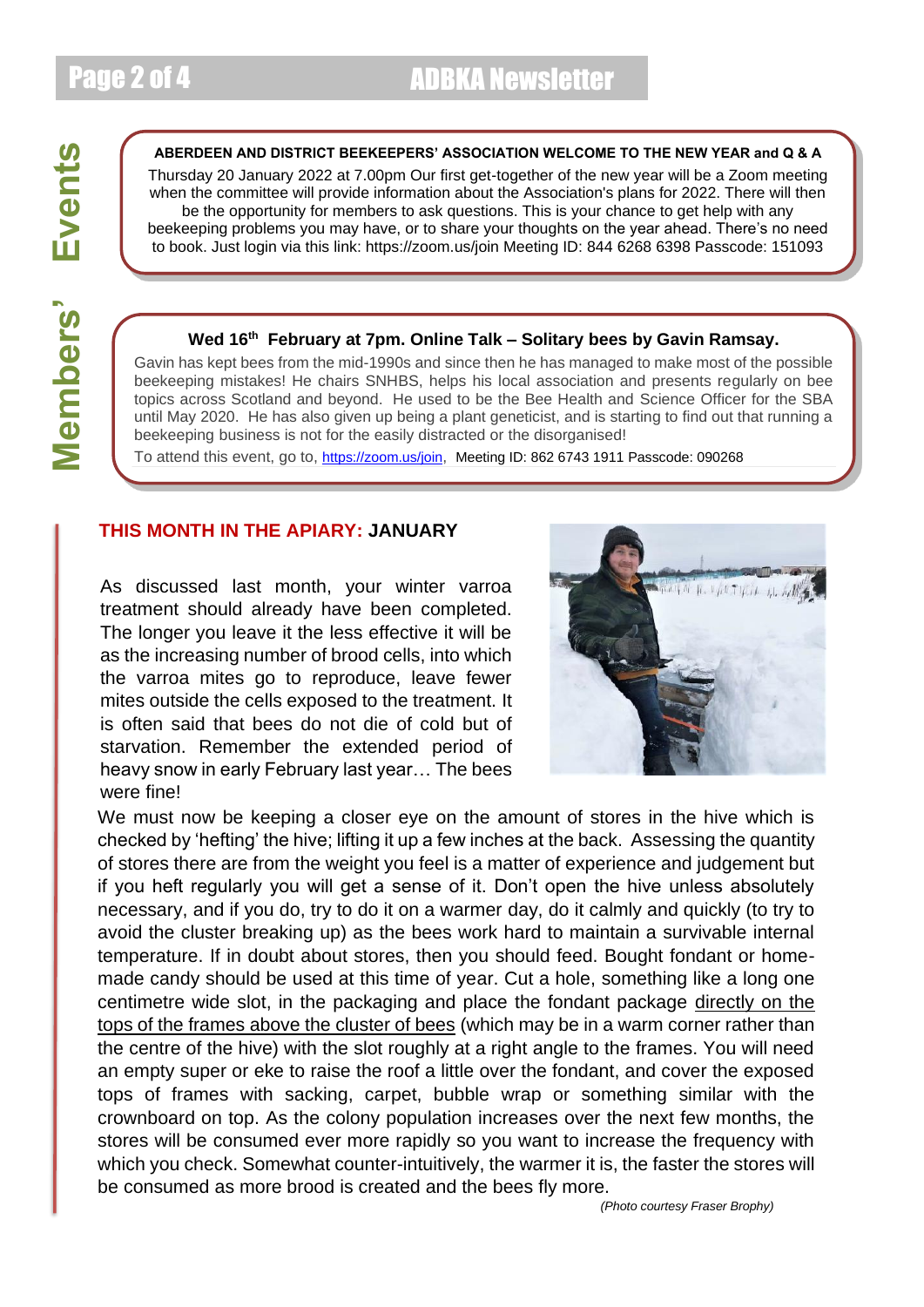We have now benefited from a year of articles about the most important things to do each month in the apiary, courtesy of Ian Mackley. If anyone would like copies of months they missed or didn't keep, or indeed the whole set, please email him at *[educationadbka@gmail.com](mailto:educationadbka@gmail.com)*

#### **HONEY BEE HEALTH**

Following the recent [review](https://www.gov.scot/publications/review-scotlands-first-10-year-honey-bee-health-strategy/) of Scotland's first 10-year [Honey Bee Health](https://www.gov.scot/publications/honey-bee-health-strategy/)  [Strategy,](https://www.gov.scot/publications/honey-bee-health-strategy/) the Scottish Government Honey Bee Health Team committed to issue a survey to help identify the areas in which improvements can be made to best continue to support Scotland's honey bees in future years.

This is an opportunity for beekeepers and those with an interest in honey bees to give their views on what they consider to be the most important issues facing the beekeeping sector in Scotland. This information will help the Scottish Government to determine the direction of the new 10-year Strategy which is due for publication in June 2022.

The Survey is now live and can be accessed using this link: <https://www.surveymonkey.co.uk/r/JVLGWY8>

If nothing else, it contains an interesting question about compulsory registration of beekeepers/apiaries in Scotland. This is being seriously considered, so this is your opportunity to express your views.

The closing date to submit responses is Friday 28th January 2022. The survey is anonymous, voluntary and replies cannot be traced back to individuals.

#### MEMBERSHIP RENEWAL NOTICE

Membership of ADBKA fell due on the 1<sup>st</sup> of January.

There are a number of options for renewing your membership.

The easiest way is to set up a direct debit by completing the online form available from the Association website. [\(https://aberdeenbeekeepers.net/membership-direct-debit/\)](https://aberdeenbeekeepers.net/membership-direct-debit/) Membership fees will be taken from your account on the 16th January and your membership card will be sent out promptly after this date. The advantage of this is that once set up, your membership will be renewed automatically each year, unless you instruct otherwise.

Payment by BACS to the association, (details on the membership form). Please ensure that you include your name and membership number on the details, as this makes administration a lot easier.

You can also pay by cheque/Postal Order made out to ADBKA and sent to the membership secretary. Cash is also accepted, but obviously this is a much less secure method of payment.

If you have any questions, please do not hesitate to contact the Membership Secretary.

Membership should be paid no later than 31st March after which all benefits of membership will cease. Should you choose not to renew, it helps with administration if you could let the membership secretary know. It is also helpful to know the reason for non-renewal, as feedback helps the committee to improve the service the association offers.

May I take this opportunity to wish all of our members a safe, happy and healthy 2022, and to thank you for your continued membership and support of the association.